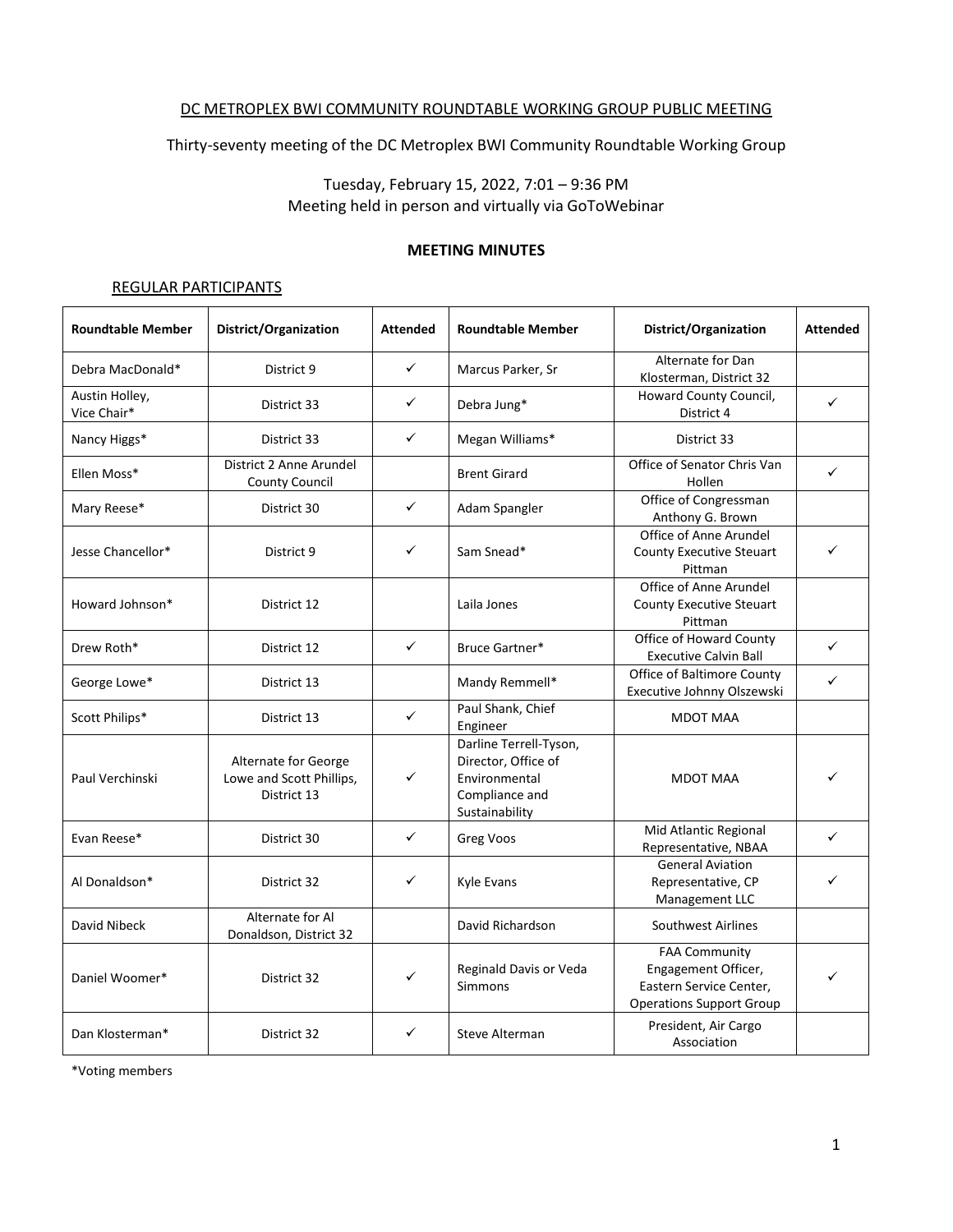### ADDITIONAL PARTICIPANTS

### Maryland Department of Transportation Maryland Aviation Administration (MDOT MAA) Bruce Rineer, Manager Noise Section Kevin Clarke, Director of Planning and Environmental Services Karen Harrell, Noise Section

### Federal Aviation Administration (FAA)

Veda Simmons, Public Engagement Officer (temporary replacement for Reginald Davis) Bill Wise, FAA

Contractor Support Royce Bassarab, HNTB Rhea Hanrahan, HMMH Sarah Yenson, HMMH Alverna "A.J." Durham, Jr., Straughan Environmental, Inc.

#### MEETING MATERIALS

Participants received the following materials in advance:

- December 14<sup>th</sup> Meeting Minutes: V3\_DRAFT\_20211214\_MEETING\_MINUTES

### Presentations at the meeting:

- 2021 Roundtable Report 02152022
- Overview of the Proposed Flight Procedure Changes at BWI Marshall
- Legislative Committee Presentation Commission Bill
- Legislative Committee Presentation One Page How to Support
- Roundtable Proposed Resolution in Support of SB 658/HB 1103
- Roundtable Proposed Resolution requesting MDOT MAA Support of SB 658/HB 1103
- •

### **1. WELCOME AND INTRODUCTIONS**

### *Introduction and Roll Call of Attendees*

Mr. Bruce Rineer began the meeting at 7:02 pm and welcomed everyone in attendance. He asked that Roundtable members attending virtually to stay self-muted unless speaking, and all other attendees were muted by default. Mr. Rineer explained that attendees would be unmuted if called on by the Chair, and they should use the "raised hand" or the chat box feature to ask questions or leave comments. The meeting was being recorded and would be available to view on the MAA's website the next day. He stated if participants experience technical issues, they should log off and log back on to the meeting. If issues continue, participants can use the chat box to let him know.

Mr. Rineer concluded the introduction and turned the meeting over to the Roundtable Chair, Ms. Debra "Debbie" MacDonald. Ms. MacDonald greeted those in attendance and stated that the agenda for the night's meeting is very full, asking that everyone keep that in mind when making comments. She said that time limits will be used to make sure everyone wishing to do so can comment. Ms. MacDonald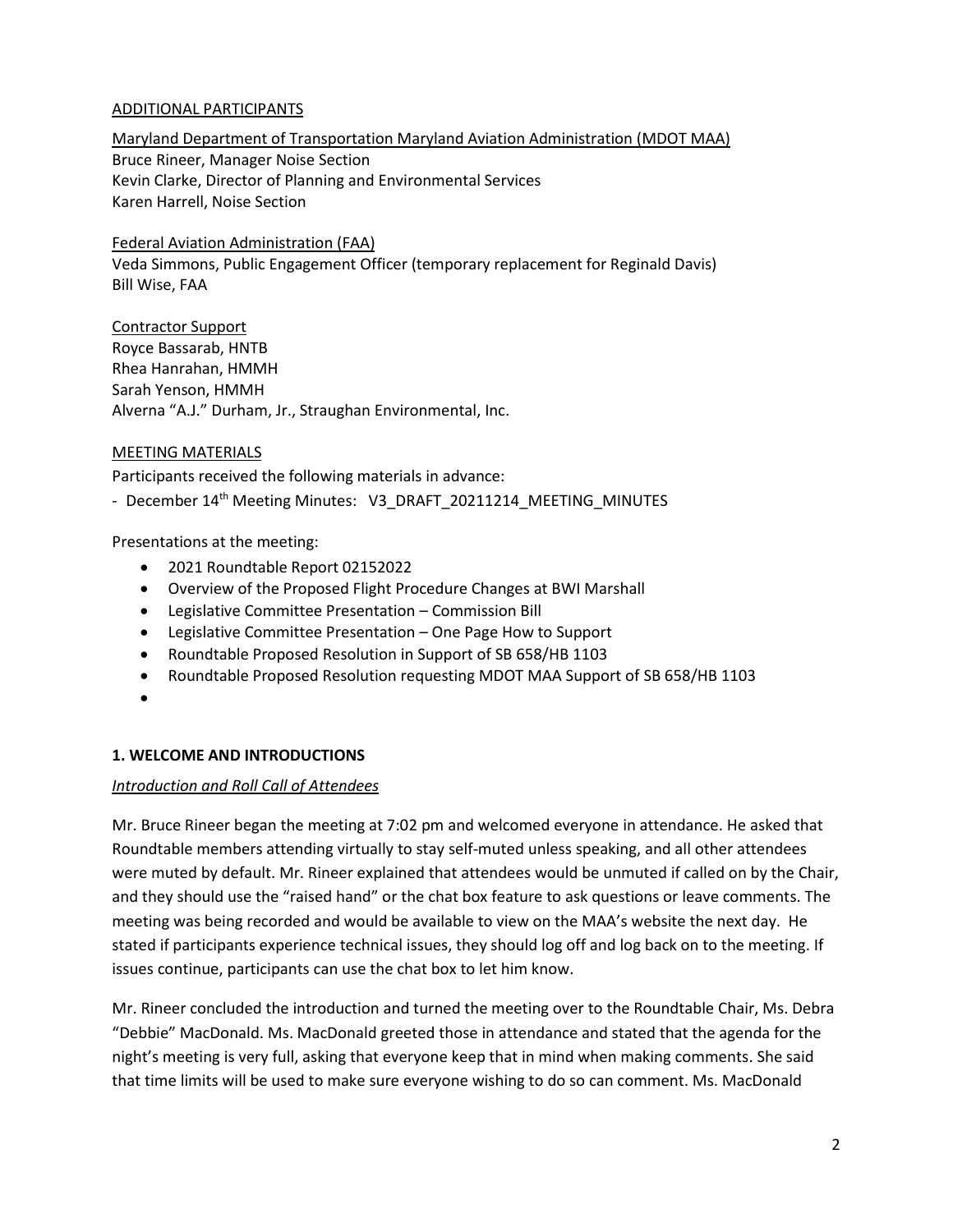went through the roll call of voting Roundtable Members and non-voting members, announcing that a quorum had been met.

# *Approve Agenda*

Ms. MacDonald moved on to the approval of the meeting agenda. Mr. Dan Woomer made a motion to approve the agenda. Ms. Mary Reese seconded. None opposed. The motion to approve the agenda passed.

# *Review and Approve December 14 th Meeting Minutes*

Ms. MacDonald moved to the review and approval of the December 14<sup>th</sup> Meeting Minutes. Ms. MacDonald stated that she had had received corrections and incorporated them into the meeting minutes. Mr. Woomer made a motion to approve the December 14<sup>th</sup> Meeting Minutes. Mr. Evan Reese seconded. None opposed. The motion to approve the December 14<sup>th</sup> Meeting Minutes passed.

# **2. DISCUSSION AND APPROVAL OF THE 2021 ANNUAL REPORT**

Ms. MacDonald moved on to the 2021 Annual Report. She stated that she believed all members of the Roundtable received a draft of the report and she had incorporated the suggested changes into the final draft. The 2021 Annual Report was then displayed. Ms. MacDonald stated that the 2021 Annual Report was a joint effort, and she appreciated the time and attention to detail from those who gave feedback.

Ms. Reese made a motion to approve the 2021 Annual Report. Mr. Woomer and Mr. Jesse Chancellor simultaneously seconded. None opposed. The motion to approve the 2021 Annual Report passed. Mr. Woomer stated that Ms. MacDonald did an outstanding job. Ms. MacDonald again thanked the group for their efforts.

# **3. REVIEW OF PBN REQUESTS & DISCUSSION**

Ms. MacDonald reminded everyone that the Roundtable had requested that HMMH, contractor to the MAA, give an overview of the proposed flight procedure changes that the FAA presented in 2018 and those that the Roundtable submitted to the FAA PBN Working Group in 2019. She explained that since Roundtable membership has changed since the development of the Roundtable's procedures package, and since members of the general public may not be familiar with the proposed procedures, an overview of the FAA's and the Roundtable's proposals would help to reacquaint the Roundtable and the public with the proposed procedure changes. Ms. Sarah Yenson of HMMH gave a presentation titled *An Overview of the Proposed Flight Procedure Changes at BWI Marshall*. Ms. Yenson explained that the procedure changes that were proposed included portions of FAA procedure changes presented to the Roundtable in 2018 as well as the procedure changes proposed by the Roundtable in 2019.

Ms. Yenson stated that the presentation only covers the proposed procedure changes to flight paths and does not cover the noise analysis of those proposed procedure changes. She explained that the presentation includes a high-level overview of all the procedure changes, and then a more detailed look at 1) existing departure procedures and the proposed departure changes and 2) existing arrival procedures and the proposed arrival changes.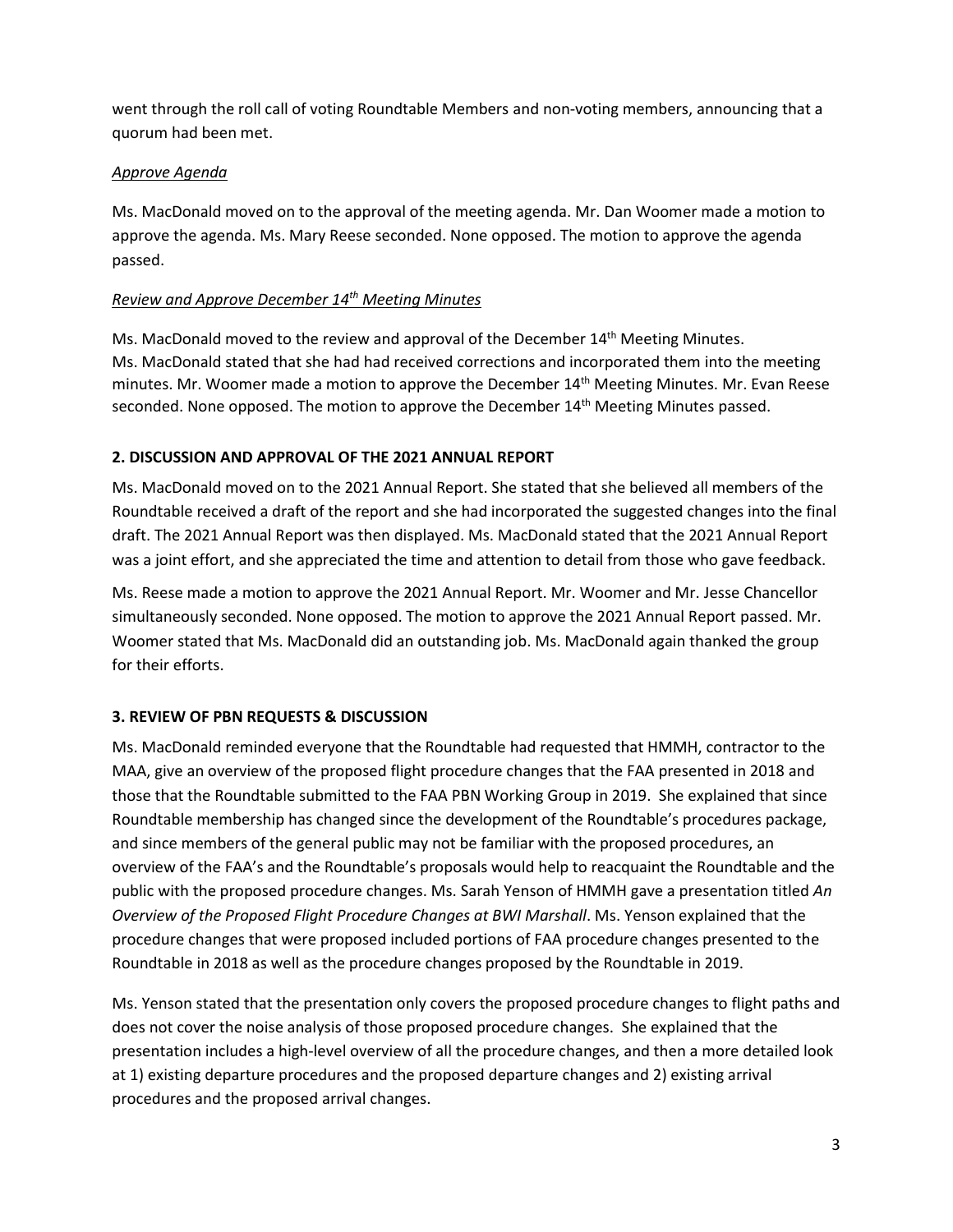# Summary of FAA Proposed Procedure Changes at BWI Marshall

- FAA presented proposed changes on April 24, 2018
- Changes to departure procedures would:
	- $\circ$  Move westbound departure traffic for Runways 15R and 28 closer to pre-Metroplex locations and provide better traffic dispersion
	- o Modify Runway 28 southbound departures to meet FAA design criteria
- Changes to arrival procedures would:
	- o Modify the downwind and base legs for Runway 28
	- o Adjust high altitude airspace to meet FAA design criteria

Ms. Yenson explained that the BWI Marshall Roundtable Technical Committee, which included Mr. Reese (Chair), Mr. Chancellor, Mr. Drew Roth, and Mr. Austin Holley, developed the arrival procedure changes in conjunction with industry representatives, the MAA, and HMMH, and provided them to the FAA's Performance Based Navigation (PBN) Working Group for review in December 2019. The procedures were developed using the FAA's TARGETS software, which is what FAA uses to design, test, and assess procedures. She explained that using the TARGETS software to develop the Roundtable's proposed changes gave FAA some confidence that the Roundtable had an idea of the technical needs and background required to make the changes.

Mr. Reese thanked Ms. Yenson. He then noted that the Technical Committee did not develop the procedures but advised on the process of the development.

# Summary of Roundtable Proposed Procedure Changes at BWI Marshall

- The Roundtable's proposed procedures package did not include changes to any departure procedures.
- Changes south of the airport for Runway 33L arrivals would:
	- o Shift RAVNN arrival aircraft northwest of current corridor over less densely populated areas
	- $\circ$  Establish continuous descent RNAV and RNP approaches along corridors commonly used for visual approaches
	- $\circ$  Better distribute approach operation along the final approach course by adding a third approach corridor to alleviate some traffic flying to the GRAFE navigational point
- Changes west of the airport for Runway 10 arrivals would:
	- $\circ$  Shift flight paths closer to the airport to reduce burden from western portions of Columbia
	- o Increase aircraft altitudes on arrival and approach
- Changes north of the airport for Runway 15R arrivals
	- o Increase the altitudes of some arrivals to Runway 15R

Ms. Yenson stated that changes to altitude were included for some flight paths to the north. The presentation continued with Ms. Yenson discussing a series of maps depicting arrival and departure flight tracks from 2012 (pre-Metroplex), 2017 (existing), FAA proposed, and Roundtable proposed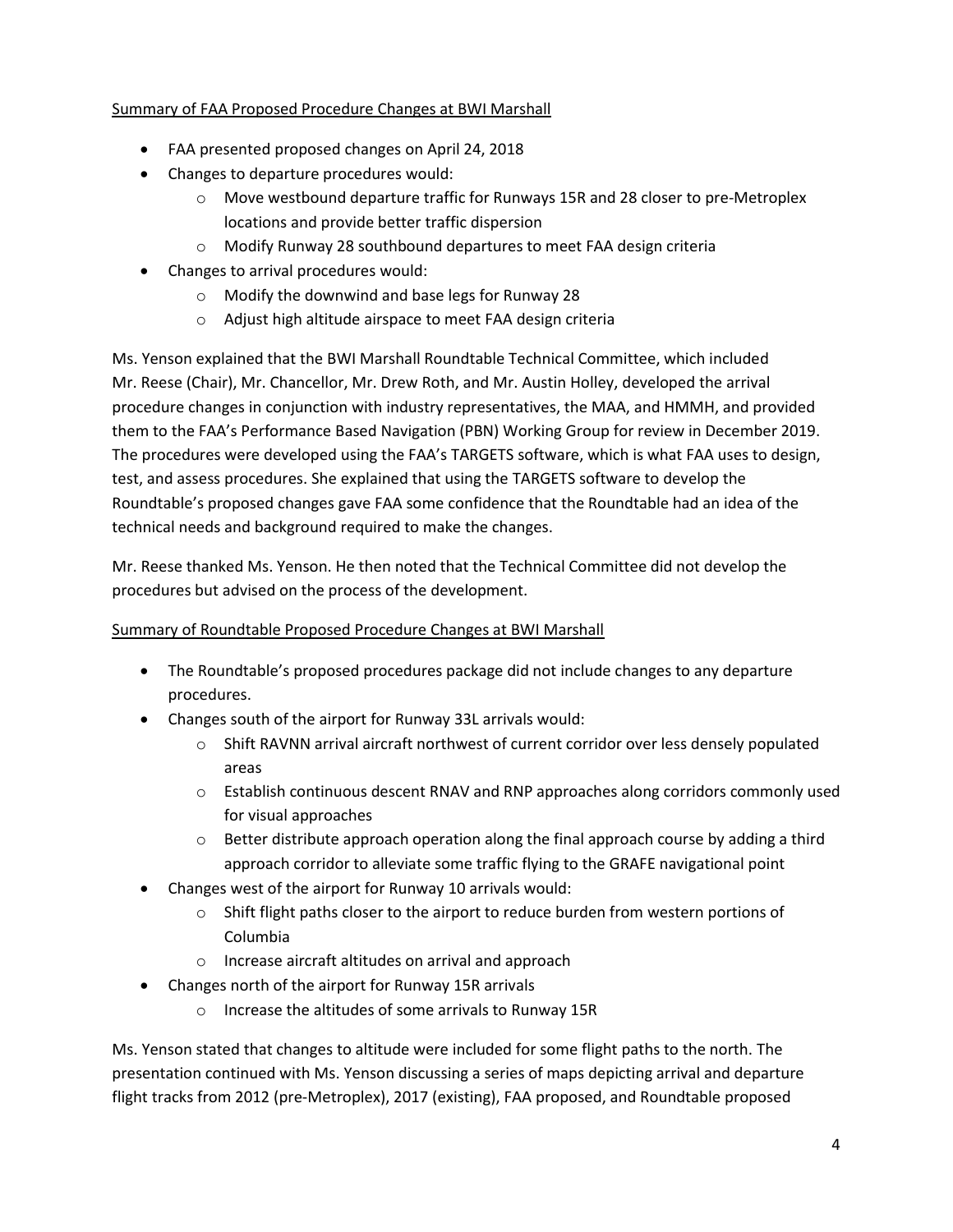procedures, as well as existing and proposed waypoints. The maps visually depict the changes discussed in the overview.

Mr. Roth was concerned that the maps depicting the simulated use of the procedures did not match previous mapping that showed flight tracks south of Columbia and the WONCE waypoint. However, it was later determined at the conclusion of the presentation that the mapping was correct but hard to see due to the inclusion of the TARGETS procedure designs on the maps.

# Flight Track Analysis Summary for Departures

- Proposed April 2018 FAA procedures for Runways 15R and 28 may:
	- $\circ$  Shift Runway 15R initial jet departure turns southeast of 2012 and 2018-2019 turn locations
	- o Increase dispersion of Runway 15R initial Jet departure turns relative to 2018-2019, but will not return dispersion to 2012 levels
	- $\circ$  Shift flight paths for both runways closer to 2012 historical locations to the west and south of Elkridge and Columbia
	- o Shift Runway 28 southbound departures over Annapolis peninsula at altitudes of 8,000-9,000 feet MSL. The Roundtable has since requested that FAA reconsider this proposed change.
- Minor changes to aircraft altitude profiles
- Proposed FAA procedures may marginally increase the concentration of Runway 33L and 33R Jet departures

# Flight Track Analysis Summary for Arrivals

- Proposed Roundtable Technical Committee arrival and approach procedure changes may:
	- $\circ$  Shift some arrivals to Runway 33L over less densely populated areas along corridors currently used for visual approaches, better distribute operations, and facilitate continuous aircraft descents at higher altitudes with reduced power settings
	- o Facilitate continuous aircraft descents for some aircraft within the existing Runway 33L arrival corridor west of Annapolis between the South and Severn Rivers that allow for descents at higher altitudes and reduced power settings
	- $\circ$  Shift some arrivals to Runway 10 to the east closer to the airport away from western portions of Columbia and increase aircraft altitudes
	- o Increase the altitudes of some arrivals to Runway 15R
- Proposed FAA April 2018 FAA arrival procedure changes may:
	- $\circ$  Shift the flight paths of Runway 28 arrivals to the north as aircraft turn to the downwind leg near Wildwood Beach

Ms. Yenson concluded by providing the titles of the past presentations given on the proposed procedure changes and their locations on the MAA website. Ms. MacDonald thanked Ms. Yenson and stated that the presentation was a great overview and asked if anyone had questions.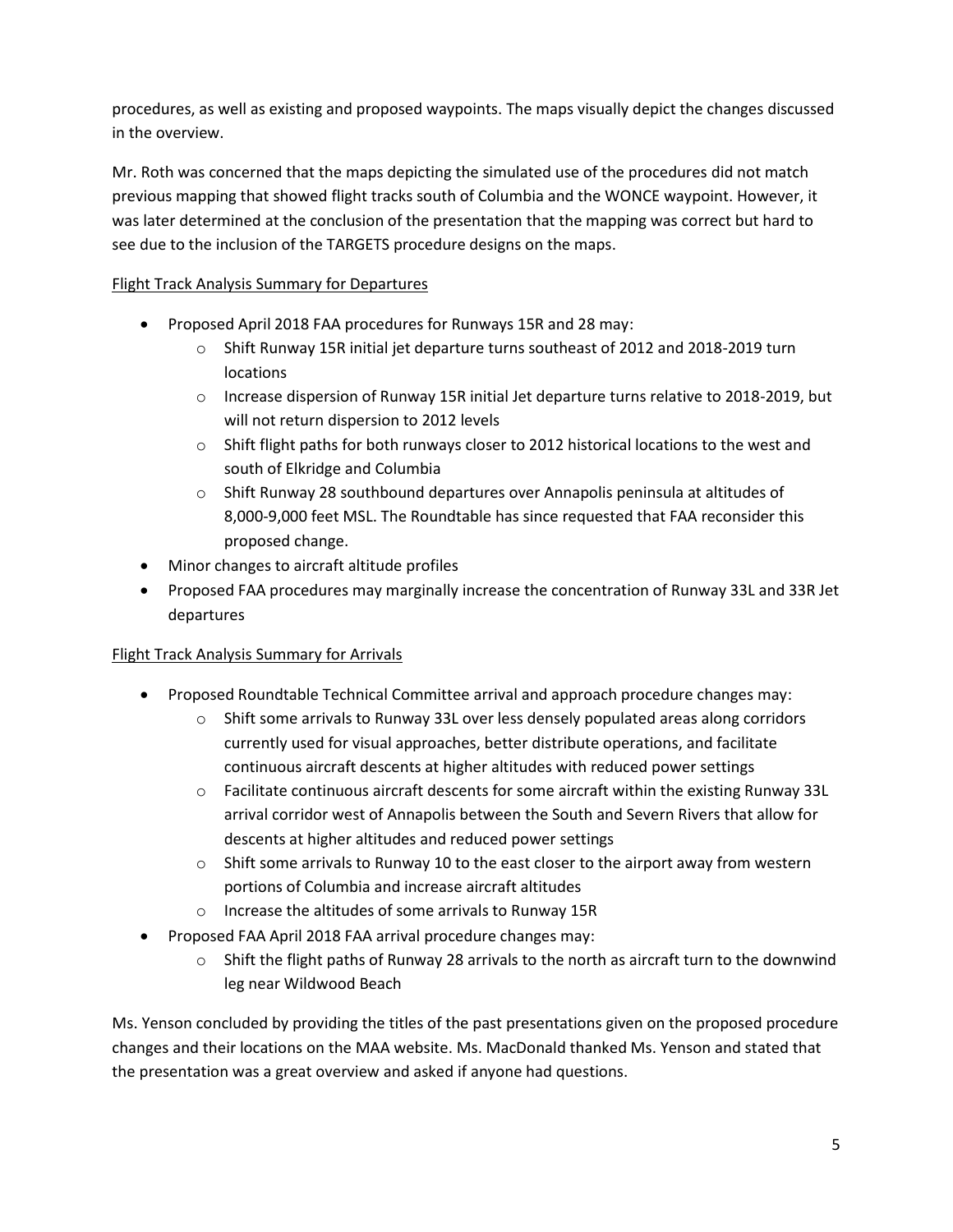Ms. Nancy Higgs asked about the timing of FAA's proposed procedural change presentation and about any proposed procedure changes to arrivals. Mr. Reese replied that the FAA presented it in 2018 during the meeting at a middle school and that they provided no procedural changes at all to the arrivals.

Ms. MacDonald stated that the presentation would be posted to the MAA website and again thanked Ms. Yenson.

# *MDOT MAA Report – PBN Working Group Process*

Ms. MacDonald asked if there was an update on the PBN Working Group process. Ms. Yenson replied that the PBN Working Group had been meeting, and the MAA and HMMH have been able to sit in on the meetings. She explained the history of the 2019 procedure changes that the Roundtable delivered to the PBN Working Group and noted that the PBN Working Group had an informational meeting in November 2020 to refamiliarize themselves with the Roundtable's proposal. HMMH and the MAA attended the informational meeting and gave the PBN Working Group an overview of the proposed procedure changes. The PBN Working Group met for design meetings in April, June, and November of 2021 to identity and address potential concerns and issues pertaining to the Roundtable's proposed procedure changes. These design meetings have included air traffic control representatives from affected airspace sectors, as well as industry and the MAA, to discuss the concerns and potential mitigation to address the concerns.

Ms. Yenson stated that as of November 2021, the PBN Working Group's intent is to publish updates to the procedures as early as April 2023. She explained that the changes must go through safety and environmental (National Environmental Policy Act [NEPA]) reviews before they are put out for public use and consumption. She stated that HMMH and the MAA are working on providing updated population and noise analysis to the PBN Working Group in March 2022. Mr. Roth asked if the updates were additional information the PBN Working Group requested or were they changes to the procedures that the Roundtable proposed. Ms. Yenson replied that the PBN Working Group wanted MAA's and HMMH's professional take on the noise analysis results and population updates based on the most current census data.

Ms. Reese asked if HMMH will work with the Technical Committee on the responses to the PBN Working Group. Ms. Yenson stated that they would discuss with the MAA how best to work with the Roundtable to respond to the PBN Working Group's proposed procedures. Ms. Reese confirmed that the FAA's response was already in development, and Ms. Yenson stated that it was.

Ms. Deb Jung asked what the FAA would be doing between now and April 2023, more than a year away, so she could provide an update to her constituents in Howard County. She asked why the process has taken so long. Ms. Yenson deferred to Ms. Veda Simmons of the FAA but answered that after the PBN Working Group prepares their final recommendations, they still must go through environmental and safety analyses, followed by the public comment period. Ms. Simmons added that once the PBN Working Group receives the noise analysis and population info from HMMH, they intend to develop a presentation by the end of March 2022 and will present the proposed procedures to the Roundtable.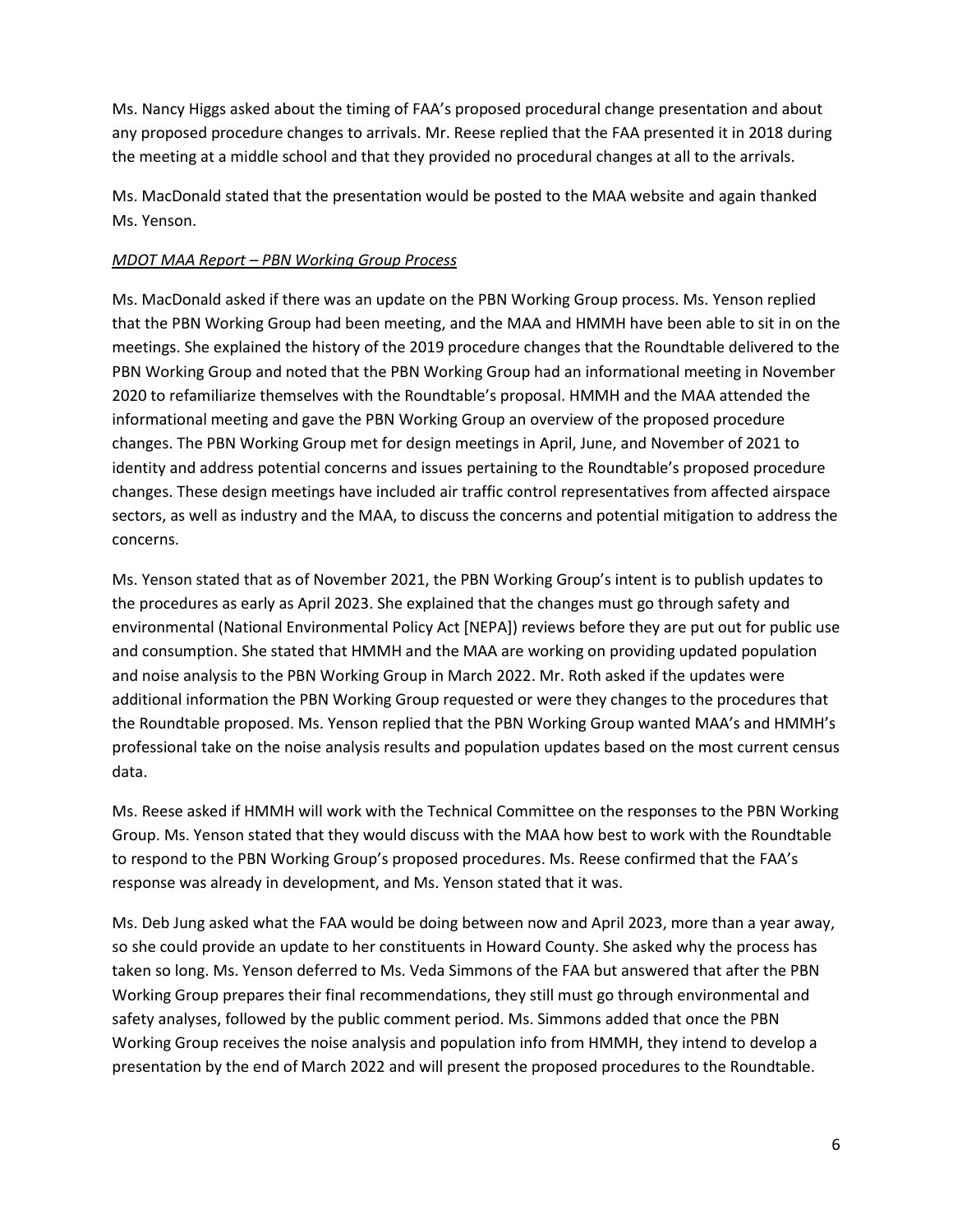Mr. Roth recalled that an FAA employee told the Roundtable that the proposal needed to go through the NEPA process, produce an environmental assessment document, and hold public hearings. After the NEPA process is done and results in a finding of no significant impact, procedures would be tested and pilots and air traffic controllers trained on the new procedures. Mr. Reese stated that April 2023 was within the normal time range that it takes for PBN Working Group changes to be approved, saying that 12-16 months was the average timeframe for the process. Ms. Jung responded that it has been four years. Mr. Reese replied that he was only referring to the time between the conclusion of the PBN process to the actual implementation of the procedures. Mr. Holley added that it has taken this long to get to the point of starting the 12-16-month timeframe, and the April 2023 date is not a surprise to the Technical Committee. Mr. Roth reiterated that there is a required environmental assessment process under the NEPA law. Ms. Jung commented that the last environmental assessment for NextGen did not go so well.

Ms. Reese asked when will the next PBN Working Group for BWI convene following the conclusion of the current PBN process, how does the FAA want changes submitted between this PBN assessment and the next, and how will the FAA help the Roundtable develop those changes? **Ms. Simmons replied that she would have to get back to the Roundtable with answers to these questions**. Ms. Reese asked about the FAA's next steps for the Roundtable and stated that there is still a lot of work to do to get relief for everyone impacted by NextGen. Ms. Simmons stated she would direct the questions to the FAA and the PBN Working Group and inform the Roundtable Chair of the response, noting that the questions could also be addressed during the PBN presentation planned in April 2022. Ms. Higgs clarified Ms. Reese's question, stating that Ms. Reese was saying that the procedures planned for release in April 2023 do not fully address the communities' issues and asking how the FAA would work with the Roundtable to continue to improve the situation. The group agreed that this question could be tabled and discussed later.

### **4 ROUNDTABLE COMMITTEE UPDATES**

### *Technical/Legislative Joint Committee ABCx2 Update*

Ms. MacDonald asked Mr. Bruce Gartner to give an update of the Roundtable's work with ABCx2. Mr. Gartner stated that he and Mr. Sam Snead received a revised scope on Monday after talking with ABCx2 about their baseline process for conducting the analysis. He stated that he would be aligning the scope with the Memorandum of Understanding between Howard and Anne Arundel Counties and would finalize both in the next week. Mr. Gartner explained that ABCx2 is developing samples of the final report and virtual monitoring station mapping. ABCx2 would also like to schedule a workshop with members of the Technical Committee to review the locations of the virtual noise monitors.

Mr. Reese confirmed that Mr. Gartner will send the scope to Mr. Reese and Mr. Chancellor within the next week for review and refinement, and Mr. Reese and Mr. Chancellor will then coordinate with Mr. Gartner to set up the workshop dates and times. Mr. Gartner stated that Mr. Reese and Mr. Chancellor should focus on understanding the proposed work deliverables rather than refining the approach.

Ms. MacDonald asked Mr. Gartner for a high-level review of what the ABCx2 project would entail. Mr. Gartner explained that the project includes setting up virtual noise monitoring stations to determine current noise levels without having physical monitors on the ground. He stated that noise level reports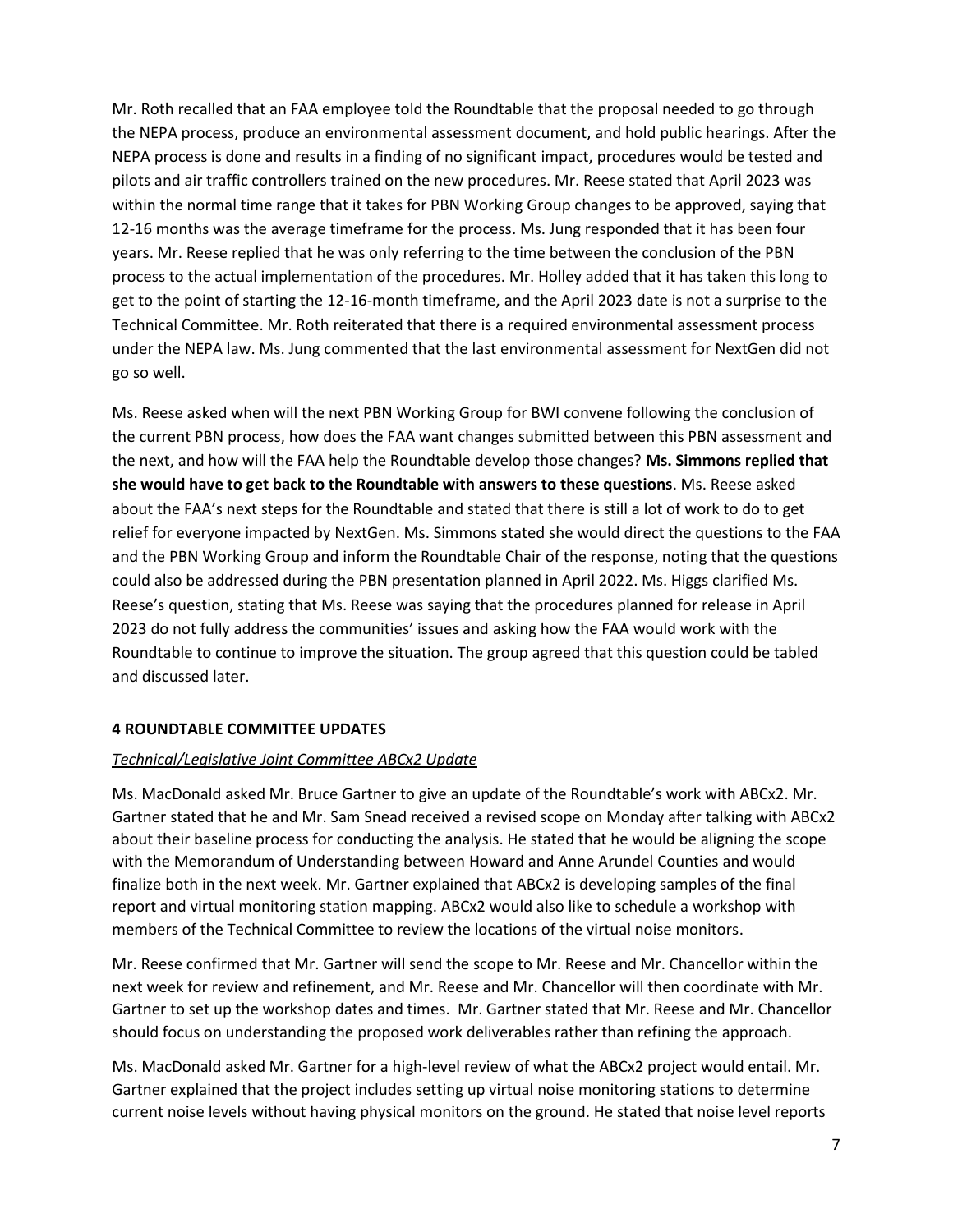could be produced quarterly or monthly depending on the Roundtable's choosing. He stated that he would like to discuss the approach with the MAA and HMMH to ensure there is no duplication of work. Mr. Roth requested that the scope be sent to the entire Technical Committee, which Mr. Reese agreed to do.

Mr. Chancellor pointed out that the system would cover the entire region instead of the specific coverage of the MAA's noise monitoring system. The MAA's system, due to several reasons, including budgetary, cannot physically cover the entire region. Mr. Chancellor continued that the project is a joint effort between Howard and Anne Arundel County Governments and County Councils and noted that Ms. Jung of the Howard County Council was instrumental in getting funding for the effort. The project will allow the Roundtable to create a baseline of the current noise level across the region to compare with noise levels after the PBN approved changes are implemented in April 2023.

Mr. Reese thanked Mr. Gartner and Mr. Snead for the work they have done on the project. Ms. Jung asked Mr. Snead to thank County Executive Pittman for meeting with the Technical/Legislative Joint Committee to discuss the project and other matters involving the airport. Mr. Snead said he would remember to pass that along.

### *Legislative Committee*

Ms. MacDonald moved on to the 2022 Maryland General Assembly Legislative Session Updates. Mr. Chancellor gave a presentation on two pieces of legislation currently in the General Assembly, one in the Maryland Senate and one in the Maryland House of Representatives, entitled the Maryland Aviation Infrastructure Impacts Commission (Senate Bill [SB] 658 & House Bill [HB] 1103). The legislation is sponsored by Senator Clarence Lam and Delegate Terri Hill and is co-sponsored by Senators Guzzone, Fry, Hester, Reilly, and Elfreth and Delegates Ebersole, Feldmark, and Terrasa. Mr. Chancellor explained that the Commission would be designed to provide good decisions based on good data. He explained that the Commission would further the work of the *Study on the Health Effects of Air Traffic* (SB 0814) legislation that the Roundtable supported in 2020. This study is slated for completion in the fall of 2022. The Commission would use a scientific approach to understanding the effects on communities due to NextGen.

Mr. Chancellor discussed the background of the Commission, saying it arose from the Roundtable's limited ability to effectively address most of the negative environmental and quality of life issues caused by concentrated NextGen flight paths. He stated that the passing of SB 0184 was a turning point, causing legislators to realize that there are effects from NextGen that exist outside of the Roundtable's stated charter. Through the Commission, legislators want to give communities a more robust voice in seeking a renewed balance between the dual imperatives of airport-related economic growth and citizens' rights to health and sustainable quality of life in their chosen communities.

Mr. Roth asked if the Commission has any defined relationship with the FAA or any role in providing feedback on proposed flight plan procedures. Mr. Chancellor replied that the Commission would not interact directly with the FAA. It is designed to be a resource for the General Assembly as it considers the infrastructure requests and needs of the airports owned by the State of Maryland.

The goal of the Commission is to provide legislators with the best available scientifically based information related to the impacts on communities of commercial aviation infrastructure in the State to allow them to better balance the needs of communities with the needs of the commercial aviation industry and its traditional stakeholders.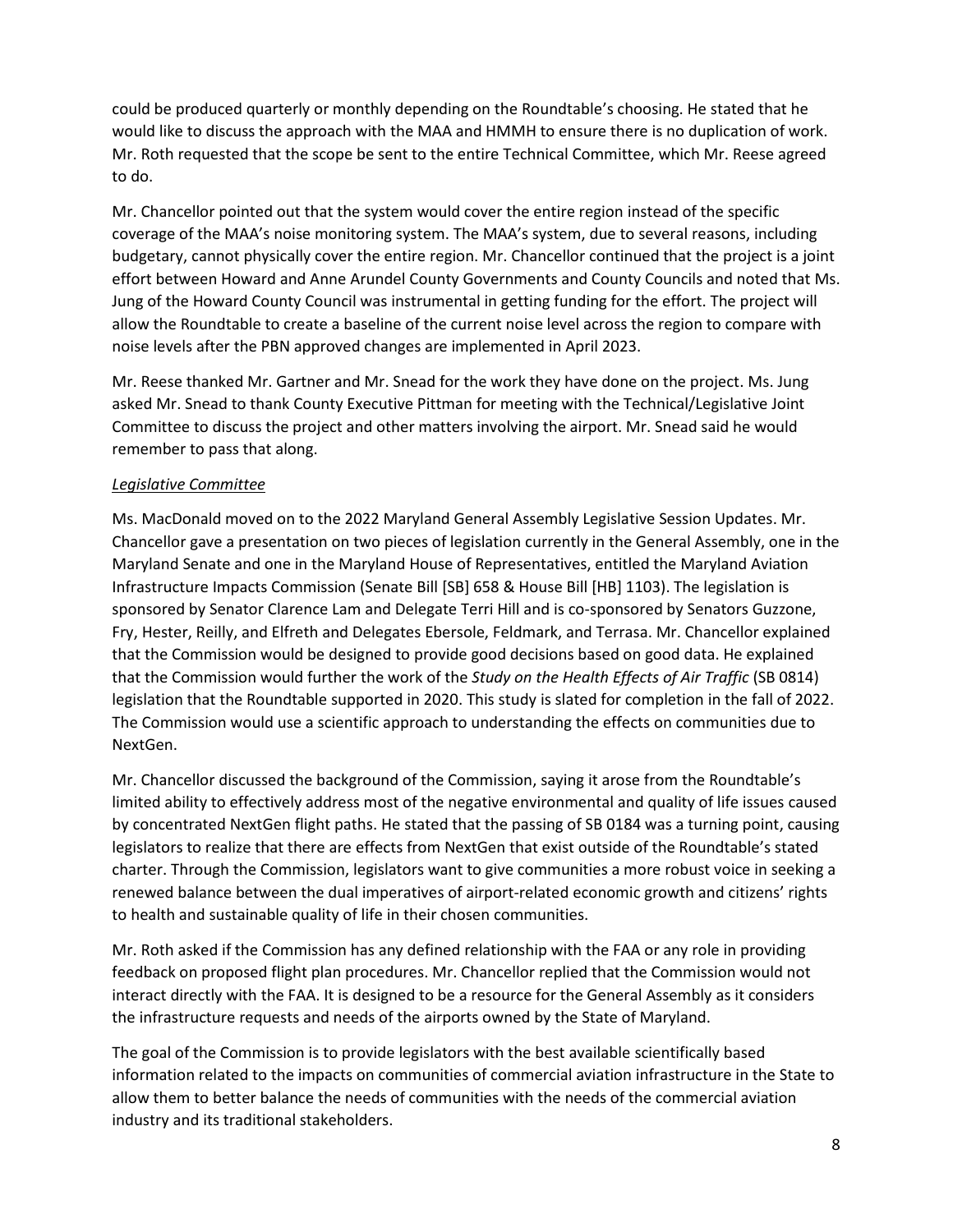Mr. Chancellor explained that, prior to NextGen, communities as far as 20 to 30 miles from the airport had not been traditional stakeholders regarding airport noise. He continued that the Commission is designed to:

- Re-introduce the long-held balance between the State's interests in airport-related economic development and community health and individual quality of life that was disrupted by the introduction of NextGen at BWI Marshall.
- Advise the General Assembly on public health and environmental considerations related to infrastructure at the State-owned airports under the jurisdiction of the Maryland Department of Transportation.
- Create a proactive process that establishes goals and policies for directing and managing research into pertinent issues. As an example, Mr. Chancellor stated if the Commission had been formed, the health study that is underway would have probably been a commissioned activity as opposed to a one-off bill going through the legislative process.
- Inform such policy topics as future growth and development; updates to COMAR; zoning and housing; public health; environmental protection; and aviation-related information availability and transparency.

Key Elements of the Commission:

- Five-year State of Maryland Commission to advise the General Assembly and inform the public.
- To study the health and environmental impacts of commercial aviation in certain communities in Maryland affected by State-owned airports, with a primary emphasis on BWI.
- Create reports and recommendations related to impacts on communities surrounding new and existing commercial aviation infrastructure, both hard and soft. Mr. Chancellor gave examples of hard infrastructure (a new a terminal, runway, apron enlargement and modernizations, parking facilities) and soft infrastructure (implementation of NextGen).
- Controlled by community advocates, but drawing on knowledge of health and environment experts, as well as advice from the Maryland Attorney General, the Administration, MDOT MAA, Citizen Advisory Groups, the Air Carrier industry, the Airport Concessionaire industry, and the airline support services industry.

Mr. Chancellor explained that the Commission would not be in isolation or in conflict with the MDOT MAA or airport stakeholders and/or users but is designed to restore the balance that was disrupted by NextGen. He covered why the Commission is needed, highlighting the emerging research on health and environmental issues resulting from commercial aviation, the limits of the Roundtable's role, and the potential areas of public policy impact the Commission could have.

The Governance of the Commission would be:

- Controlled by community advocates, and balanced by individuals with expertise in health, environment, aviation, noise pollution research and airport-related pollution and land use.
- Thirteen (13) commissioners with three (3) chosen by the Governor, five (5) chosen by the President of the Senate, and five (5) chosen by the Speaker of the House.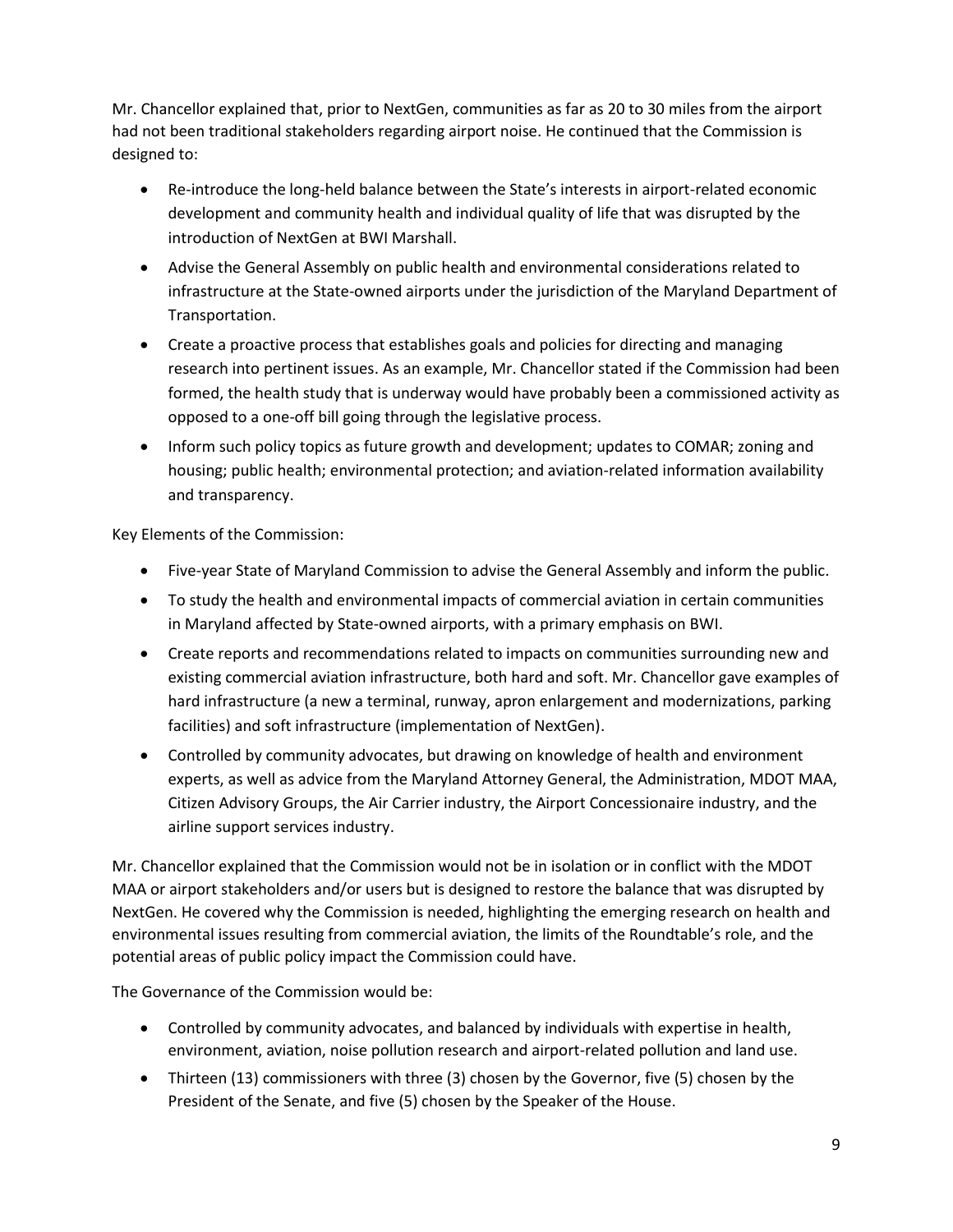- Executive Committee Chair, Vice Chair, and Secretary will be selected by Commission members solely from among the community advocates.
- The Executive Committee will evaluate candidates for Executive Director, who will then be selected by a majority vote.
- A member of the Commission may not be a representative or an employee of any entity whose principal activities are related to the operation of the State-owned airports.
- Commission members would be selected from a list of individuals nominated by the following county delegations whose communities are affected significantly by commercial aviation operations. Each county delegation shall nominate five individuals.
	- o Anne Arundel
	- o Baltimore County
	- o Howard
	- o Montgomery
- The Executive Director would be the only paid position on the Commission.
- The total budget for the Commission is expected to be not less than \$430,000, the majority of which will be dedicated to research and data gathering rather than overhead.

The Roundtable would have a role in the selection of the Commission members. Each county delegation would submit a list of nominees for the Roundtable to evaluate based on criteria defined in the legislation designed to ensure, among other things, representation for impacted communities. The Roundtable would make recommendations to the County delegations for the final nominees presented for consideration.

Mr. Chancellor concluded the presentation with the following three points:

- 1. NextGen not only revolutionized the regional and national airspaces, but it also disrupted all prior State of Maryland environmental and public policy frameworks related to commercial aviation infrastructure.
- 2. Currently, no entity is organized to effectively evaluate all the issues related to commercial aviation growth and highly concentrated flight paths over communities.
- 3. The Commission will have the requisite legislative mandate, governance, staffing, and funding to bring understandable and actionable recommendations for legislators to serve the State's dual imperatives of economic growth and the health of its citizens and the environment.

Members of the Roundtable thanked Mr. Chancellor for the presentation. Ms. MacDonald then opened the floor for questions and discussion. Mr. Reese stated that it was a great initiative, and while the MAA and HMMH have been a wonderful support to the Roundtable, many questions cannot be answered due to a of lack of foundational research that would be outside of the MAA's mandate and budget. He reiterated that this was a great initiative that would provide useful information to the Roundtable and other entities that help MAA make decisions.

Ms. Higgs agreed that it was a great initiative and that she supports it. She stated it would be nice to see metrics for success or progress for the Commission. She said that they would not need to be defined at the outset, but that metrics should be considered as part of the process. Ms. Jung agreed metrics were a good consideration.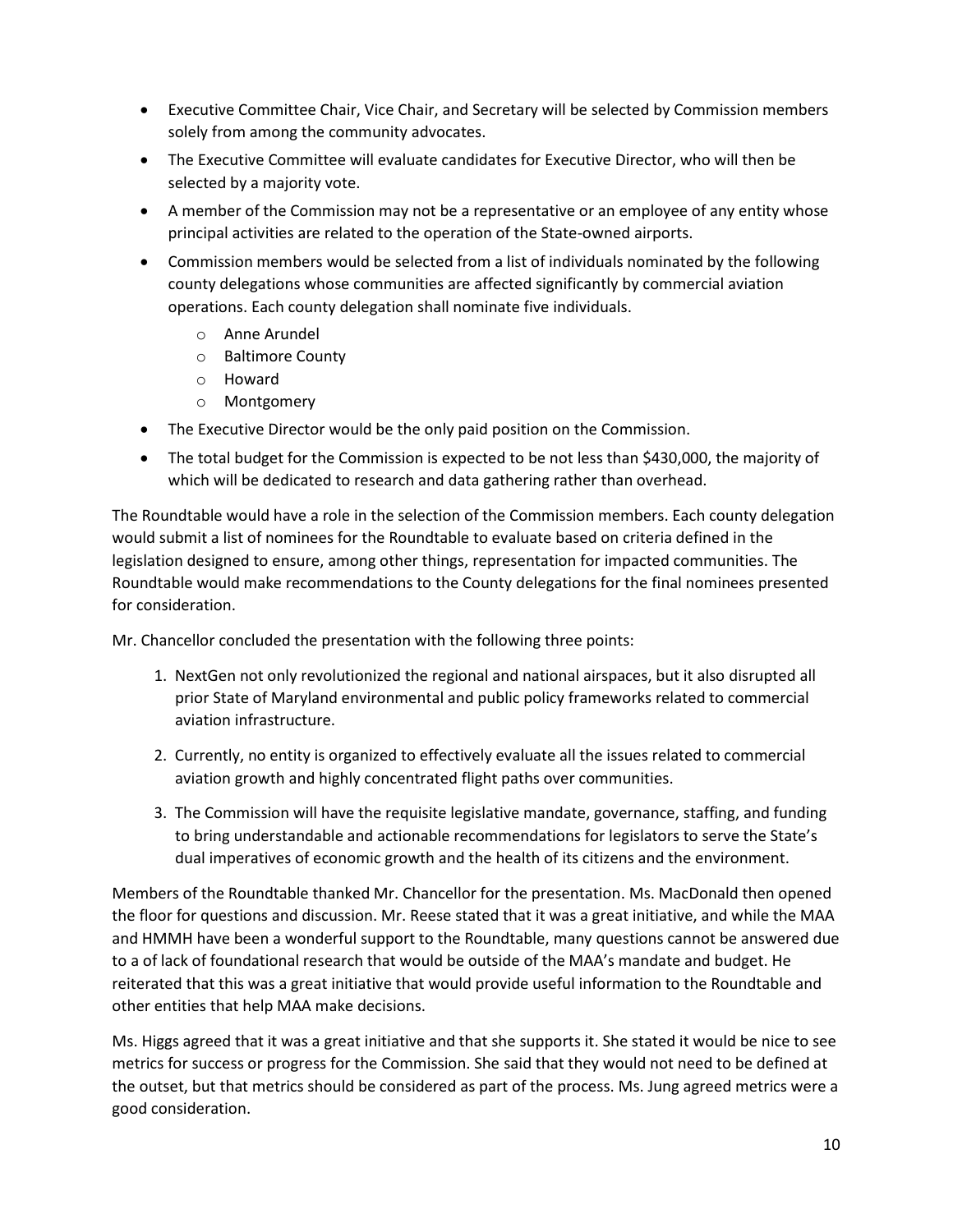Ms. Reese stated that she joins Mr. Chancellor in his enthusiasm for the Commission and remarked that it has been a long haul for Roundtable members who have been involved from the start. She recalled when the Roundtable meetings first started, with the FAA attending the meetings, there was a hopeful feeling that has since faded because progress has taken so long.

Ms. Reese continued that the FAA's presentation at the middle school included solutions that were not understandable and did not comprehensively address the pain everyone was reporting. Attendance at the Roundtable meetings has dwindled and when she reaches out to people, the feedback she hears is that the Roundtable cannot do anything. The process has taken a long time and it costs a lot of money to support the Roundtable, and there still is not a comprehensive plan in place to remedy the harms of NextGen.

Ms. Reese stated that the MAA has been a great partner but that its mission is to grow aviation. Though that mission brings money to the state, when an agency's mandate is growth, it is difficult to say no to growth opportunities. She believes the Commission would be able to recommend the restriction of growth that would be detrimental to the communities. She stated that, despite the Roundtable's efforts, legislators cannot listen to laypeople without the scientific backing or expertise to make suggestions that could re-write laws or make changes to COMAR. Ms. Reese stated that the Roundtable supported SB 0184 (the Health Study) but lacked the expertise to do anything with the results; however, the Commission could. She is thrilled by this legislation and appreciative of the elected officials who have signed on, noting she would not forget it during this election year.

Mr. Roth stated that the Roundtable has done a lot of work but that their work pertains specifically to FAA flight procedures and NextGen. The impact of air traffic on the community is broader than flight procedures, extending to areas such as travel times, airport growth, and cargo infrastructure. He noted that these broader areas are not FAA flight procedure issues and thus not addressed by the Roundtable. He believes the Commission will allow communities' input on impacts beyond FAA flight procedures and thinks the bill is fantastic.

Ms. Jung thinks the Commission is something that residents in both counties (Howard and Anne Arundel) will be thankful for. She stated that she belongs to the group that has helped put this bill together with the State legislators. Ms. Reese noted that the bill was filed in the Senate a couple weeks ago but had been in draft form undergoing legal review before it was filed in the House a few days ago. Ms. Jung said that she heard from Roundtable members that they would have liked to be informed of the bill sooner, and she would have liked to inform them sooner, but the group originating the bill did not learn that the bill would be filed until very recently.

Ms. Jung believes the Commission can be a game changer for residents of Howard and Anne Arundel Counties. Once in place, it will be able to address the myriad problems residents in both counties face due to the growth of the airport. Ms. Jung believes growth is as big a factor as flight procedures, particularly within Howard and Anne Arundel Counties where residents are impacted by BWI Marshall every day. She believes the Commission will be better positioned to address the issues without the contradictory goal of airport growth and believes the Commission provides an opportunity for the community especially regarding plans for the future of the airport.

Mr. Paul Verchinski feels the Commission is long overdue. He reiterated that the Roundtable's purpose addresses flight paths, but quality of life issues also exist. Quality of life issues need research to provide a sound basis for providing new legislation that would result in better quality of life. He recalled that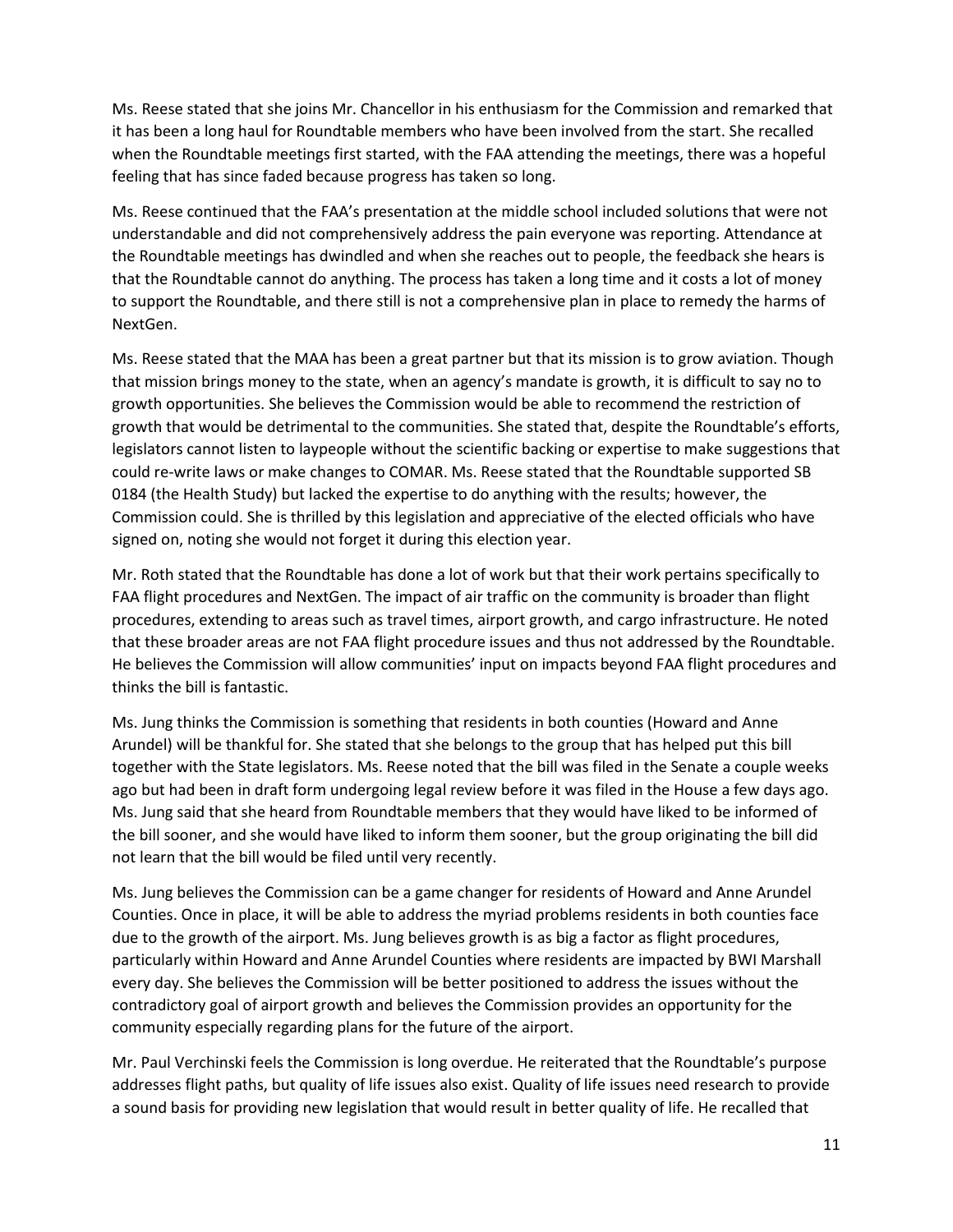previously when vectoring was used, the problems occurring now with the concentrated "highways in the sky" did not exist, specifically citing the associated pollution concerns. He strongly supports the bill and the backing of it by the Roundtable.

Ms. MacDonald asked how the Commission would interact with the Roundtable. She thinks the Commission could be a fantastic resource for not just the legislators but also for the community. She believes there clearly is still a need for community groups like the Roundtable, particularly related to gathering public opinion and feedback to guide the Commission's areas of focus.

Mr. Chancellor remined everyone that the Roundtable's initial resolution asked the FAA to revert to "status quo ante" or pre-NextGen. The Roundtable was told that it was possible to retrain air traffic controllers on vectoring, but the FAA would not do it. He stated that the Roundtable and its representative communities are in a situation not of their own choosing and are trying to make the best out of it. The process has been a long, long slog and is nearing almost five years.

Mr. Chancellor continued, saying that many people have come and gone from the Roundtable, and with them, their expertise. He stated that his support of the Commission relates to a continued maintenance of effort that will bring information not only to the State and the public, but also to the FAA and the national administration about whether NextGen is working as designed.

Ms. Reese added that the MAA's revenue is impacted by the number of passengers using the airport and that the FAA really cares about that throughput. She stated that BWI is critical to the growth of aviation in the country, that airports are interconnected, and any limits on operations at BWI Marshall due to the impacts of NextGen should motivate the FAA to remediate the issues caused by NextGen.

Ms. Jung stated that, if successful, the Commission would be the first of its kind in the country. She wants to assure members of the public that the Roundtable will continue to exist and that these efforts to address the issues will continue and expand. She stated there is much work to be done and explained that the Roundtable's charter limits its scope, but the Commission would have greater leeway and would be able to accomplish more in less time. Ms. Higgs agreed with Ms. Jung's view on the Roundtable but is concerned that since the Commission and BWI Marshall are both funded by the State, conflicts of interest may exist due to BWI Marshall's financial contributions to the State. She thinks the continued existence of the Roundtable would help balance the work of the Commission.

Ms. MacDonald announced that a resolution to support the bill to form the Commission has been drafted and needs to be voted on by the Roundtable. Mr. Holley stated that it was similar to past resolutions of support by the Roundtable; Ms. MacDonald added that they were following past processes for resolutions. Mr. Chancellor described the resolution in general terms and gave a brief overview of its sections. Time was then given for those in attendance to read the resolution.

Ms. Higgs stated that the resolution was complete and thorough, and she was in support of it. She asked Mr. Chancellor about whom the "officers" referred to in the last section which states "that the officers shall report to the Roundtable…" Mr. Chancellor replied that the resolution referred to the Chair and the Vice Chair of the Roundtable as referenced earlier in the resolution. He continued that the Chair or Vice Chair could delegate the reporting to other members of the Roundtable.

Mr. Woomer asked why members of the Roundtable were not given a copy prior to the meeting. Mr. Chancellor stated that the resolution was not finalized until right before the meeting. Mr. Woomer replied that the Roundtable members, as representatives of the senator who appointed them, were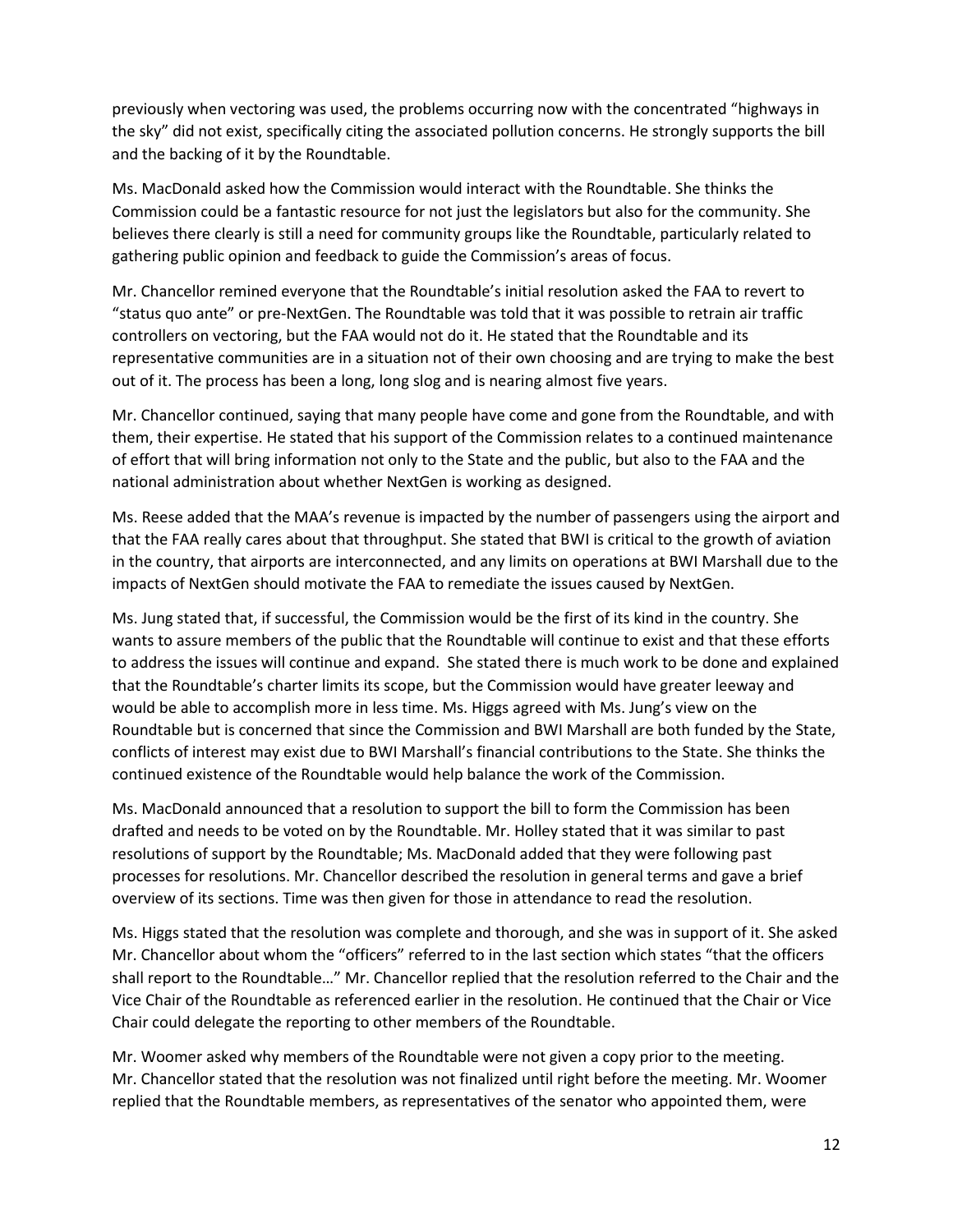being asked to vote on something that the senator was not afforded the opportunity to read. Mr. Woomer stated that he would abstain from voting on the resolution for that reason.

Mr. Reese made a motion to adopt the resolution. Mr. Holley seconded. Ms. MacDonald called a vote and went down the roll. There were thirteen votes in favor and two abstentions (Mr. Woomer and Mr. Al Donaldson). One Roundtable member, Ms. Mandy Remmell, appeared to be present virtually, but did not give any response when called on to vote. Ms. Jung thanked Senator Lam and Delegate Hill, the bill's sponsors. The motion to adopt the resolution passed.

Mr. Chancellor stated that he would like to make a second resolution. He believes that the bill may be viewed as anti-airport and worries that the Roundtable's partners at the MAA might perceive it in that manner. He stated that the bill is not anti-airport, it is anti-imbalance. He read a passage from a letter sent by Governor Hogan to FAA: "The concentration of noise imposed after an opaque, inadequate public process is undermining public support of critical airport and air space projects of interest to both the state and federal governments."

Mr. Chancellor noted that the airport's role has changed over time. Initially its role was to grow aviation in the state, and it has done a fantastic job of that. Although he has been a critic of the MAA, he personally thinks the MAA is one of the best airport authorities in the country. Mr. Chancellor thinks the MAA has done a fantastic job of growing the airport, which, up until NextGen, has been generally noncontroversial. He thinks there used to be a win-win prior to NextGen but now it feels like winner take all, and the winner was not the community. Mr. Chancellor believes the Governor is correct; the threat to the continued effective growth of BWI Marshall is not the Commission but rather the imbalance that was created when NextGen came about.

Mr. Chancellor proposed a resolution asking the MAA to actively, vigorously, and publicly support the two bills in its own self-interest. Without public support, the MAA's development efforts will encounter increasing amounts of citizen unrest and resistance. He asked the MAA, who has been a partner with the Roundtable, to not see the Commission as an attack but as an opportunity. The second resolution was projected on the screen, and Mr. Chancellor gave an overview and read portions of it aloud. Time was then given for those in attendance to read the resolution.

Mr. Reese stated that he was in support of the second resolution and noted that the term "outside of the MAA's mandate" is used many times, and the Commission is not an attack on the MAA but a recognition of the limitations of their mandate. He stated that the MAA cannot solve all problems, as it is not their job and they direct their resources towards their specific mandate set out by the State.

Mr. Reese made a motion to adopt the second resolution. Mr. Holley seconded. Mr. Donaldson asked if the resolution was asking the MAA to become publicly active. Mr. Chancellor replied only to the extent that the MAA usually supports a bill and clarified that the resolution is not asking them to do anything they would not normally do to in support of something they believe would help the airport. Mr. Donaldson replied that he could see the MAA commenting on the bill but not actively supporting it. Ms. Reese replied that the Roundtable sent a resolution to the MAA for SB 0184, for which the MAA wrote a letter that did not offer an opinion but provided additional information to the General Assembly. Mr. Donaldson stated that he imagines that the MAA may support verifying that data provided and/or obtained by the Commission is correct, support said data, or provide contract support to the Commission.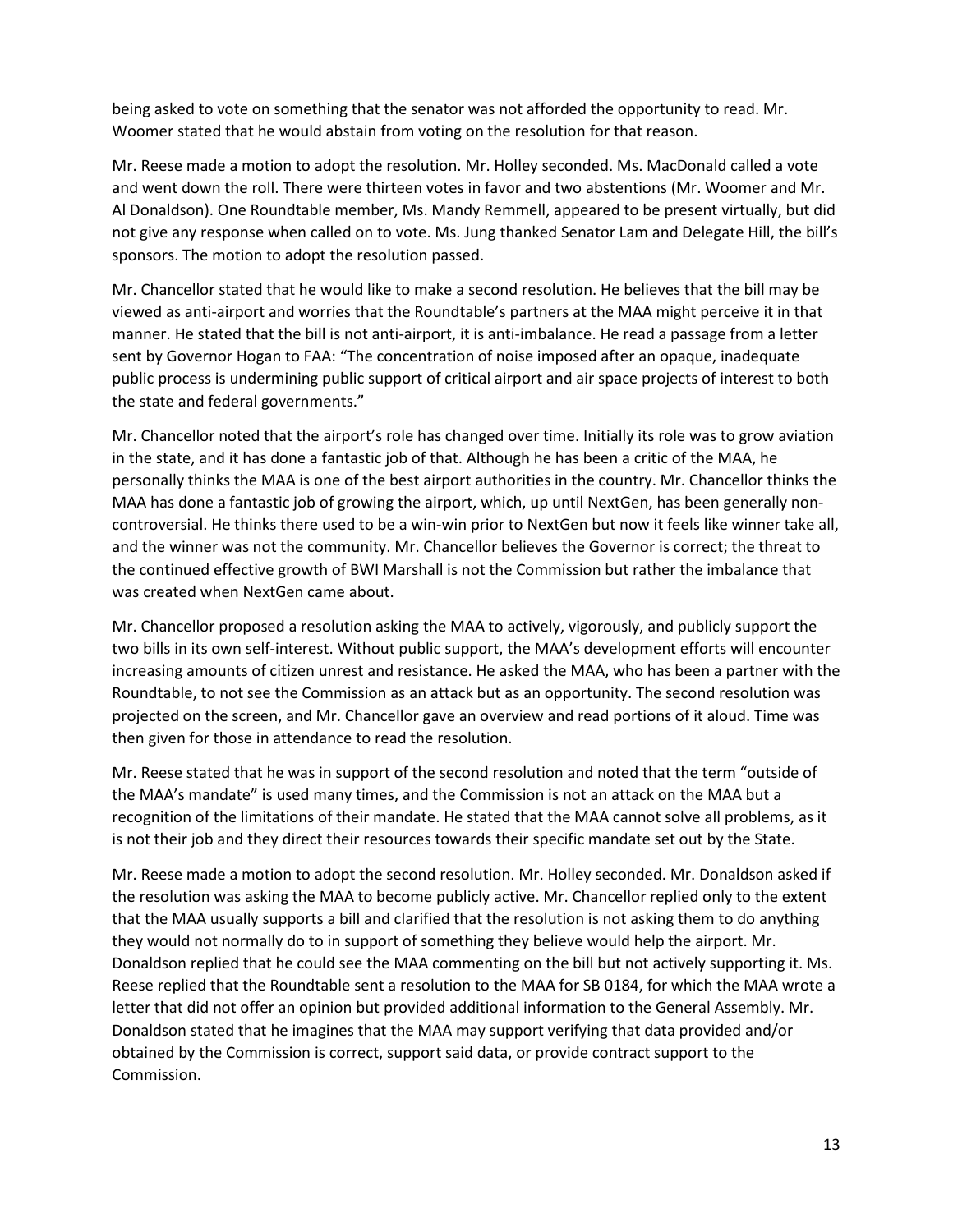Mr. Chancellor rephrased Mr. Donaldson's questions as 1) what are we asking MAA to do, and 2) what will MAA do if the Commission is put into existence? Regarding the first question, Mr. Chancellor responded that the MAA can inform the Roundtable of what they are able to do in support of the Commission within their traditional level of legislative engagement. He reiterated that the resolution does not ask the MAA to go outside of their normal support for other bills or initiatives they believe would help the airport, such as a budgetary request. In that instance, the MAA would go before legislative committees to testify and ask for what they think is appropriate. Mr. Chancellor said that the MAA could let the Roundtable know how they might support the bill or if they are unwilling to support the bill. Mr. Donaldson replied that he hoped that the MAA would understand the intent of this request. Mr. Chancellor noted that the resolution authorizes the Chair to send the letter to MAA, and the letter can convey the intent. He also mentioned the open communication between the Roundtable and senior leadership of the MAA.

Mr. Chancellor addressed the second part of Mr. Donaldson's question, what will the MAA do if the Commission is put into existence? He said that would be determined by the legislation, but he believes it requires cooperation of some sort from state agencies.

Mr. Woomer stated that, given the fact that the senator whose district includes BWI Marshall Airport has not been given the opportunity to review the resolution, he would be abstaining from the vote.

Ms. MacDonald called for a vote and asked if there were any objections or abstentions. Ms. Higgs stated that she abstained. No one opposed. The motion to adopt the second resolution passed.

Mr. Verchinski asked that the two resolutions be sent to all members of the Roundtable, to which Ms. MacDonald agreed.

Ms. MacDonald turned the meeting over to Ms. Reese to discuss how members could support both bills. Ms. Reese provided a slide with directions for how to give public testimony in favor of SB 658 on the General Assembly website, stating that any support would be hugely beneficial. She noted that the General Assembly has gone back to in-person hearings, and that the public can register to provide either written or in-person testimony. Written testimony or registering to give oral testimony can be done by going to [https://mgaleg.maryland.gov/mgawebsite.](https://mgaleg.maryland.gov/mgawebsite) Ms. Reese explained that a My MGA account must be created to leave written testimony or to register for oral testimony and went over the process for providing testimony or signing up. The window for providing written testimony starts 24 hours before the hearing, which is scheduled for March 9, 2022, at 1pm at 3 East Miller Senate Building. She stated that if anyone has difficulty with the registration process, to contact her for help but suggested also contacting their senator or one of the senators on the bill. Ms. Reese restated that written and oral testimony would be hugely appreciated.

Mr. Reese asked that the slide with the info on providing public testimony be sent out with the two resolutions. Ms. Reese stated that she would email the information to the group and reminded everyone that the information would also be on the MAA's website. Mr. Rineer stated that they would try to have everything posted by the next day.

Mr. Verchinski asked if there was a hearing date for the House bill. Ms. Reese replied that it was on March 10, 2022, with the Appropriations Committee. Ms. Reese suggested testifying at the Senate hearing because the Senate is moving faster. Mr. Reese asked that the information for the House Bill be included in the information sent out on these bills.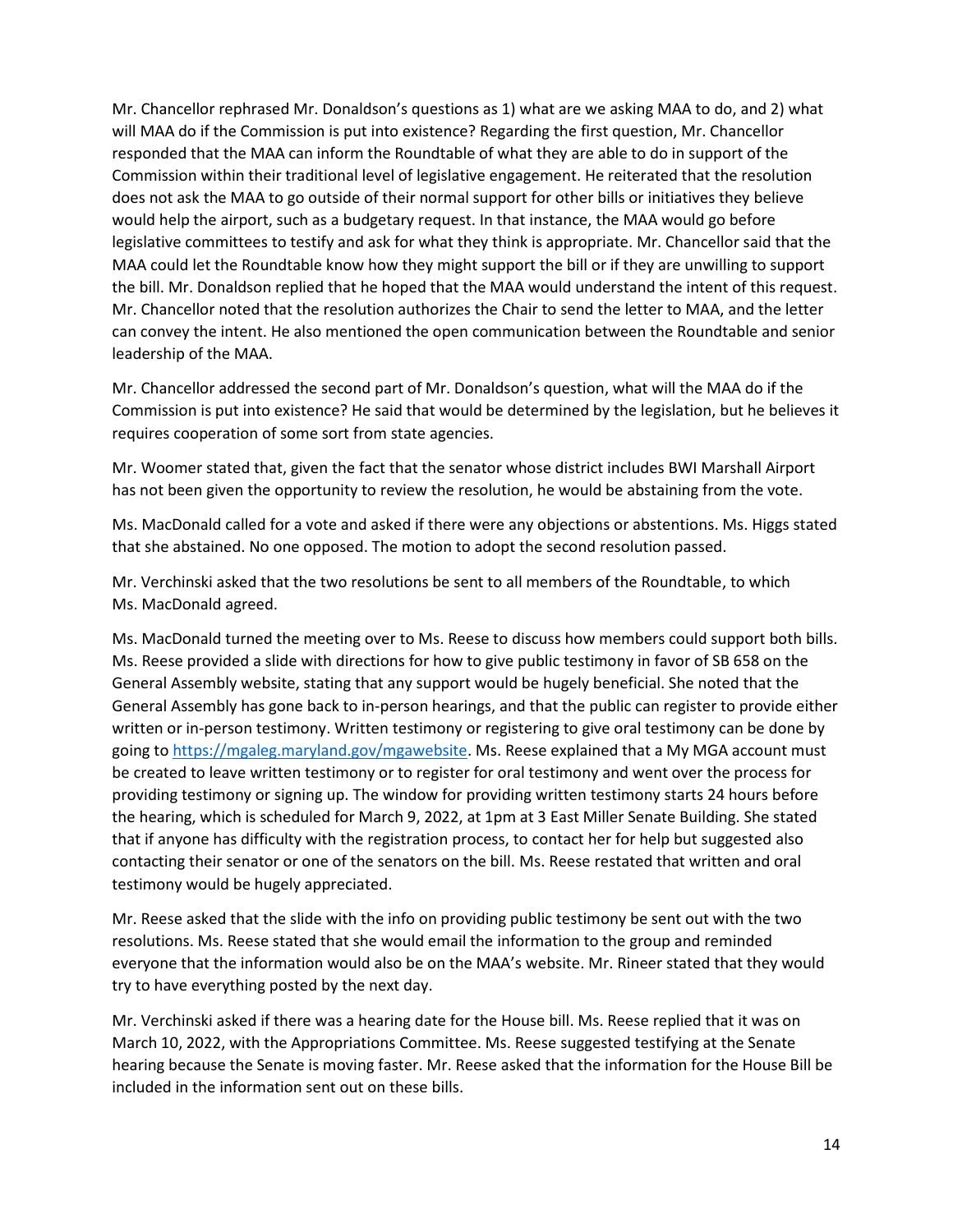Ms. Jung asked if it would be helpful to email the members of the Appropriations Committee. Ms. Reese said it would be fantastic to email the committee members, particularly the Chair and Vice Chair. She stated that committee membership can be found on the MGA website, reiterating that emails and phone calls are very impactful. Ms. Jung added that as an elected official herself, personal emails can be critical to an elected official, as even brief emails can provide significant impacts, especially if they are personally written. Ms. Jung begged those in attendance to write an email to explain what they hoped the bill could do for their community.

A member of the general public, Mr. Michael Bahr, stated that he had written an email to Senator Sarbanes and only received a response from one of his staff members. Ms. Reese asked that he not lose hope, as this bill is a different situation.

### *Communications Committee*

Ms. Higgs stated that she would like to send out the two resolutions and the information on providing written testimony and registering for oral testimony to the people on the email list. She stated that she would work with Ms. MacDonald to provide this information. Ms. Higgs asked the Roundtable members to please send her contact information of interested community members. The Roundtable's email list currently contains about 80 contacts, and she would like to focus on increasing that number. She asked Mr. Rineer about obtaining contact information for those attending virtually. She explained that Ms. MacDonald had previously inquired about getting the contact information and Mr. Rineer had referred the inquiry to the MAA's attorneys. Mr. Rineer replied he had not heard back from the attorneys yet and would follow up with them. Ms. MacDonald stated that she would follow up with Mr. Rineer at a later date. Mr. Chancellor thanked Ms. Higgs and stated that he thought she and Mr. Lowe have done a good job getting the contact list together. Multiple members of the Roundtable thanked Ms. Higgs.

### **4. PUBLIC COMMENTS**

Ms. MacDonald began public comment period with Mr. Mark Peterson. Mr. Peterson stated that his question was for Mr. Ricky Smith, Director of the MAA, who he said continues to maintain his spotless record of no attendance at the Roundtable meetings. He stated that Mr. Smith appeared in an interview article about BWI Marshall Airport and its expansion and how important it was for travelers through the airport to have a first-class experience. He noted touchless faucets and the ability to hang bags in the bathroom stalls. Mr. Peterson stated the renovations cost 55 million dollars of Maryland taxpayers' money. He exclaimed that it would be nice if Mr. Smith had the same concern for the citizens that he does for non-residents who just pass through. He noted that although travelers are paying fees in their tickets, they are not paying the equivalent of what those impacted by NextGen are paying. Mr. Peterson stated that rot starts at the top levels, saying that he has never had the impression that Mr. Smith cares about anybody outside of the boundary of the airport.

Ms. Anne Cowles commented on how disruptive the NextGen flight paths are to her, 27 miles away from the airport in Montgomery County. She works outside and the noise has disrupted her life. She stated that she feels hopeless but would continue to fight by working with everyone on the Roundtable. Ms. Cowles stated she cannot sleep and takes medication now, feels like she cannot breathe, and can see the pollution in the sky. She stated that she really appreciates the Roundtable's efforts. Ms. Jung asked Ms. Cowles where she lived; Ms. Cowles replied that she lives on a farm north of Olney. Ms. Jung recalled Ms. Cowles calling into previous meetings, saying that it was nice to meet her in person,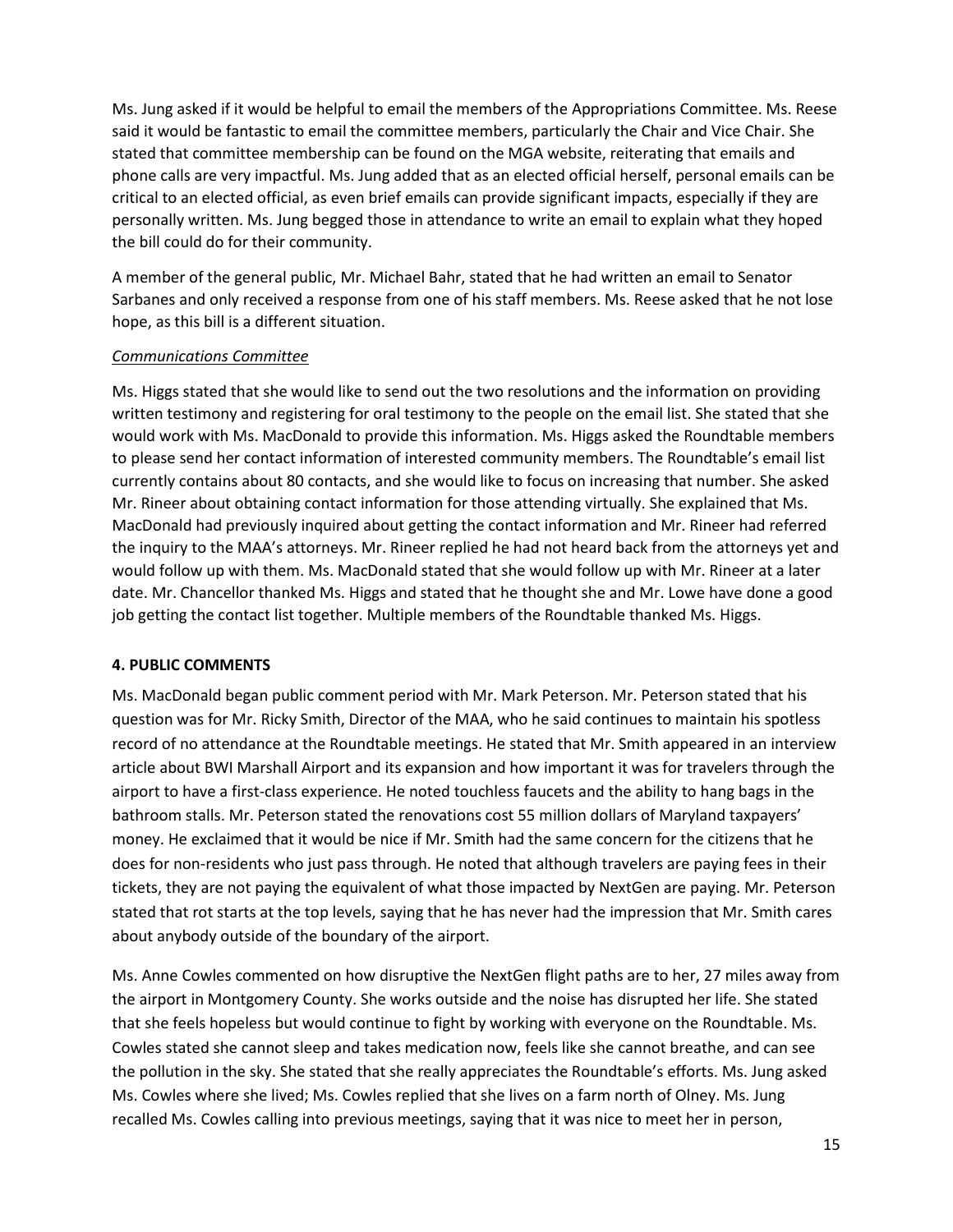thanked her for making the trip, and encouraged her to publicly share her experiences because many people do not realize that someone so far from the airport is affected. Ms. Cowles replied that she has been active and has sent letters to senators and the Governor.

Ms. Laura Donovan thanked everyone for donating their time and expertise over the last years, marveling that it has already been five years. She asked if average citizens would be able to talk to the Commission or if they would have to go through the Roundtable. Ms. Jung replied that such details have not yet been addressed but she imagines, given that the Commission would primarily consist of community advocates, the public would always have an opportunity to participate.

Ms. Donovan also stated that she has concerns about air taxis and similar vehicles and asked where they fit into NextGen and the impacts of it and airport growth.

Mr. Michael Bahr stated that he moved to the area 35 years ago and lives about three miles from the airport. He was aware that the airport was close by, but planes never flew over his home until August 2017. He recalled that when he first moved in, the MAA actively engaged with the community. He would receive a quarterly newsletter mailed to his home by the MAA but that has stopped. He has lost faith in the MAA and does not think they care about the communities anymore. He stated when FAA put out the Environmental Assessment (EA) for NextGen, the MAA did nothing. When the lawsuits came out in 2017 and 2018 regarding the EA's Finding of No Significant Impact, since the lawsuit was filed well after the EA was issued, the courts said complaints about something 900 days after its finalization were not viable.

Mr. Bahr feels the Commission is too little, too late, and that it should have been started a long time ago. He has no faith in the Commission. Mr. Bahr attended the Roundtable meetings in the beginning and had faith for the first six to seven months. He stated that the FAA lied at a previous presentation to the Roundtable, promising they would consider changes, but nothing changed. He stated that he is ready to move, as the noise and air pollution are too much. Mr. Bahr stated that at times, he can smell the fumes from the aircraft. He questioned what data the Commission would be looking for and asked if they would approach every household affected. He asked what would be done with the data if the Commission's activities show that NextGen does in fact cause higher divorce rates, learning disabilities, and lost sleep.

Ms. Jung replied that allies may exist within the government and this legislation could give the government information to help this cause. Ms. Reese asked where Mr. Bahr lived and if he lived in Senator Lam's district. Mr. Bahr stated that he lives in Hanover, east of Arundel Mills, but was unsure of his Senator and district. Mr. Donaldson stated that he thought that area was in District 32.

Two members of the public had asked questions which had been addressed by the MAA's staff during the meeting. The only comment from the public received virtually was from Julie McQuie, who agreed with Mr. Bahr. Ms. MacDonald stated that she had received two email letters from individuals that wanted them addressed during the meeting, but in the interest of time, she would address them offline and reply via email.